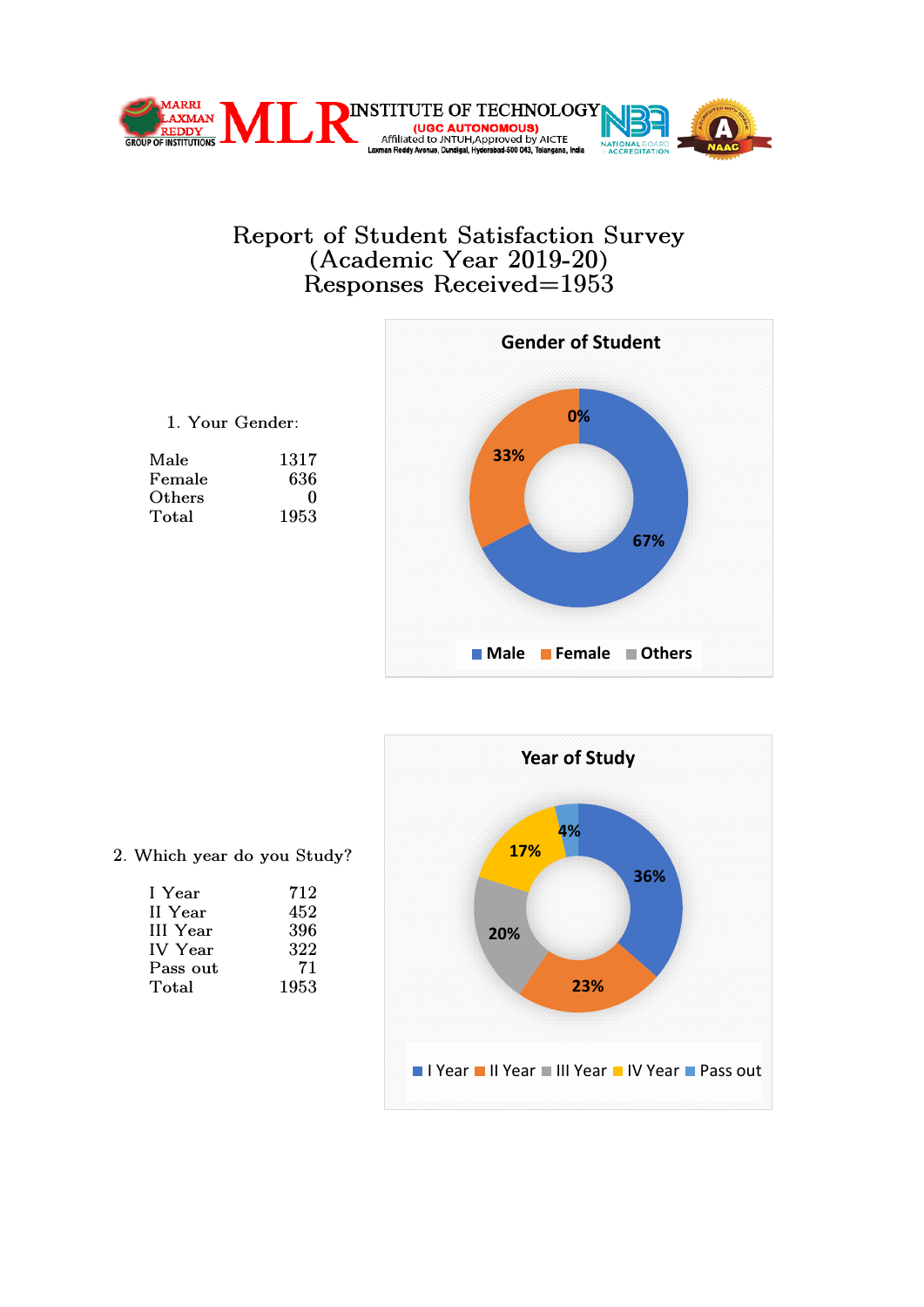



3. Write your Department

| AERO       | 173  |
|------------|------|
| CSE        | 509  |
| <b>ECE</b> | 557  |
| EEE        | 121  |
| MЕ         | 159  |
| IT         | 283  |
| <b>MBA</b> | 151  |
| Total      | 1953 |
|            |      |



4. How well do the faculties teach at this institute?

| Excellent    | 394  |
|--------------|------|
| Good         | 1052 |
| Satisfactory | 411  |
| Poor         | 96   |
| $\rm Total$  | 1953 |
|              |      |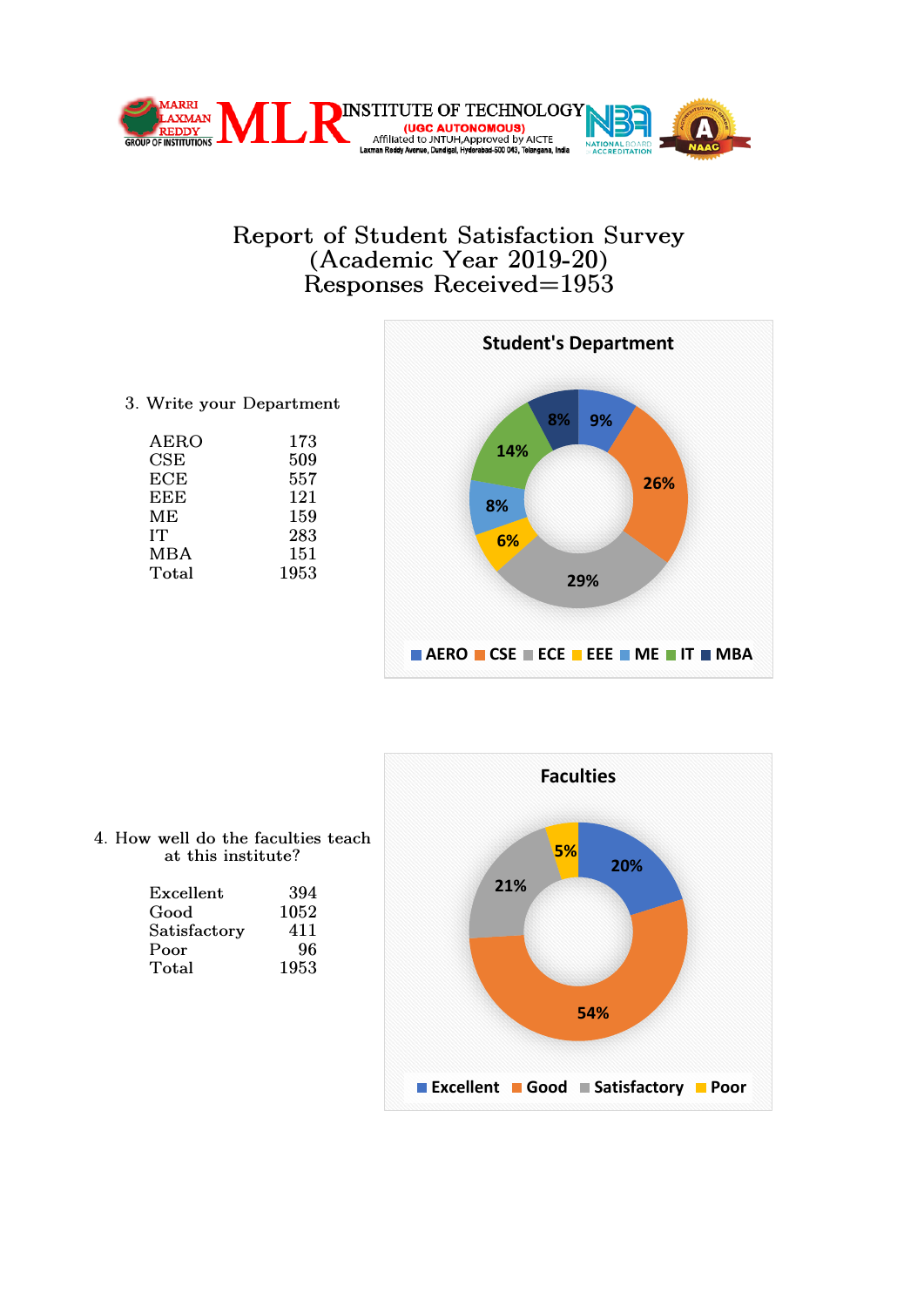



5. How relevant is the curriculum to your field of study?

| Excellent    | 431  |
|--------------|------|
| Good         | 1012 |
| Satisfactory | 427  |
| Poor         | 83   |
| Total        | 1953 |
|              |      |



6. How do you rate the examination and evaluation process of the institution?

| Excellent    | 461  |
|--------------|------|
| Good         | 1026 |
| Satisfactory | 343  |
| Poor         | 123  |
| Total        | 1953 |
|              |      |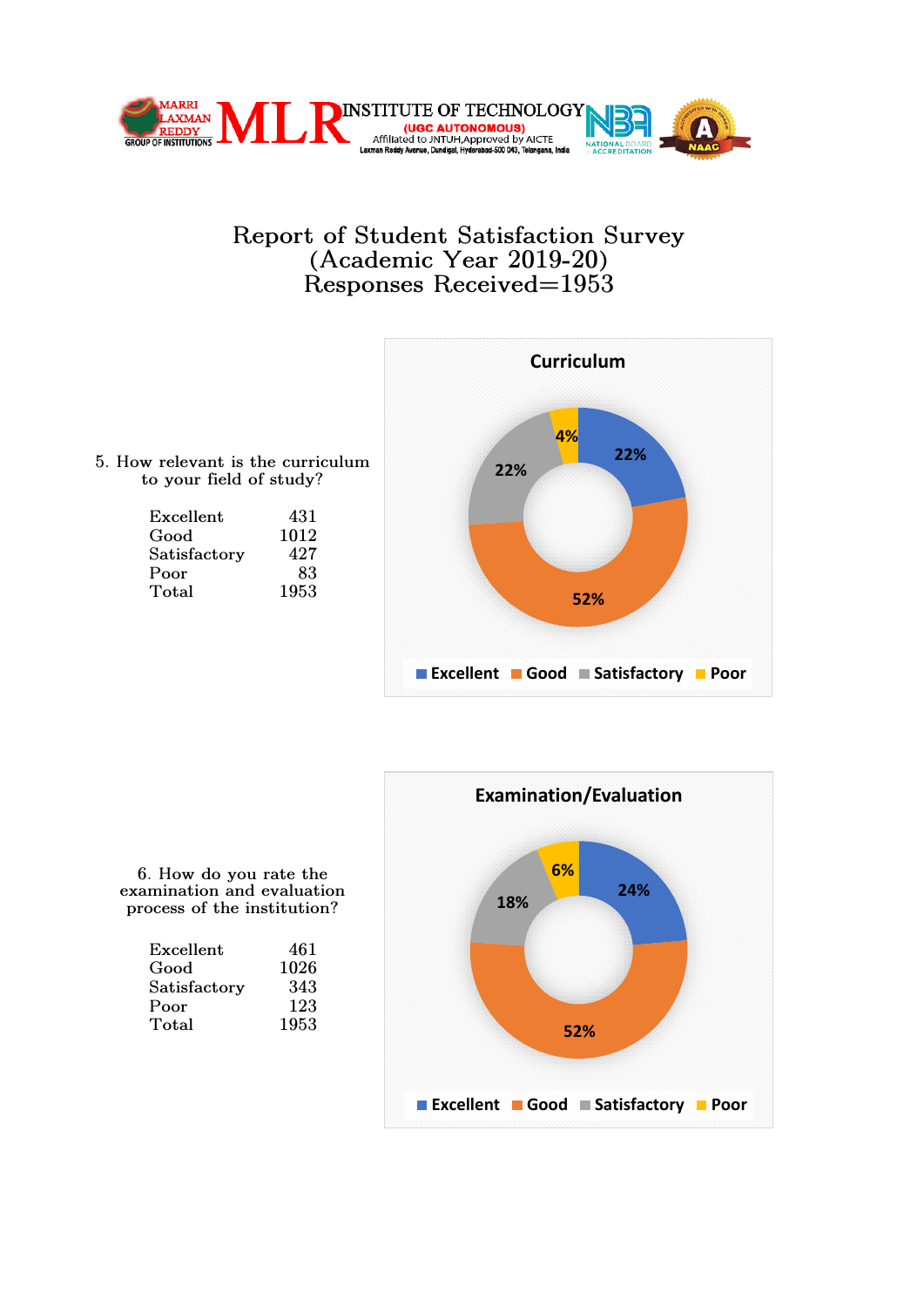



7. How would you rate the Access to teaching faculty for your educational experience?

| Excellent    | 480  |
|--------------|------|
| Good         | 926  |
| Satisfactory | 430  |
| Poor         | 117  |
| Total        | 1953 |



#### 8. How helpful is your academic advisor/mentor?

| Excellent    | 476  |
|--------------|------|
| Good         | 1008 |
| Satisfactory | 401  |
| Poor         | 68   |
| Total        | 1953 |
|              |      |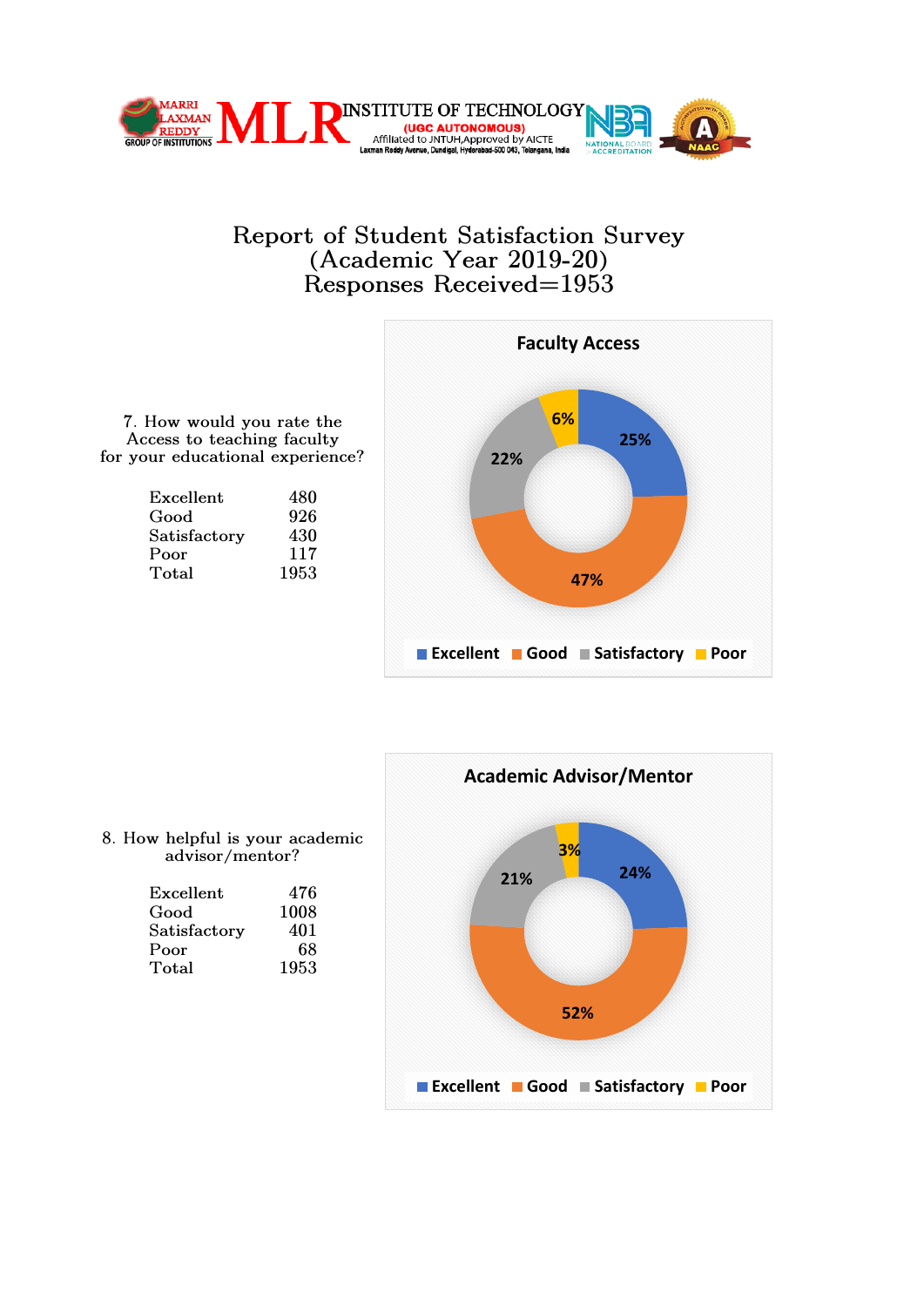



9. How would you rate the Extraactivities/facilities of student

| Excellent    | 492  |
|--------------|------|
| Good         | 857  |
| Satisfactory | 437  |
| Poor         | 167  |
| Total        | 1953 |
|              |      |



10. How would you rate the Class and laboratory facilities/ services at the institute?

| Excellent    | 384  |
|--------------|------|
| Good         | 844  |
| Satisfactory | 552  |
| Poor         | 173  |
| Total        | 1953 |
|              |      |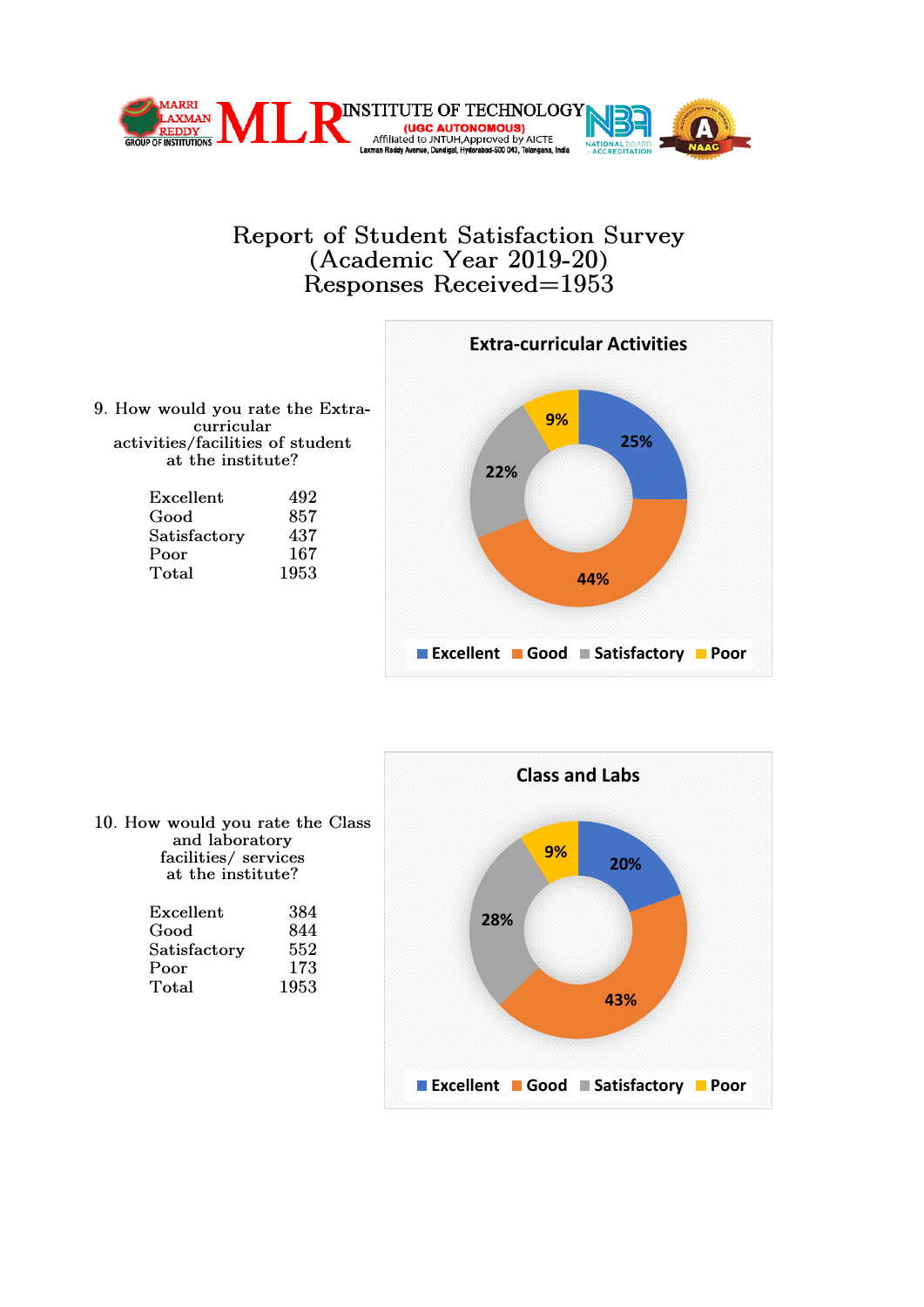





12. How would you rate the transport and Parking facilities at the institute?

| Excellent    | 392  |
|--------------|------|
| Good         | 996  |
| Satisfactory | 482  |
| Poor         | 83   |
| Total        | 1953 |
|              |      |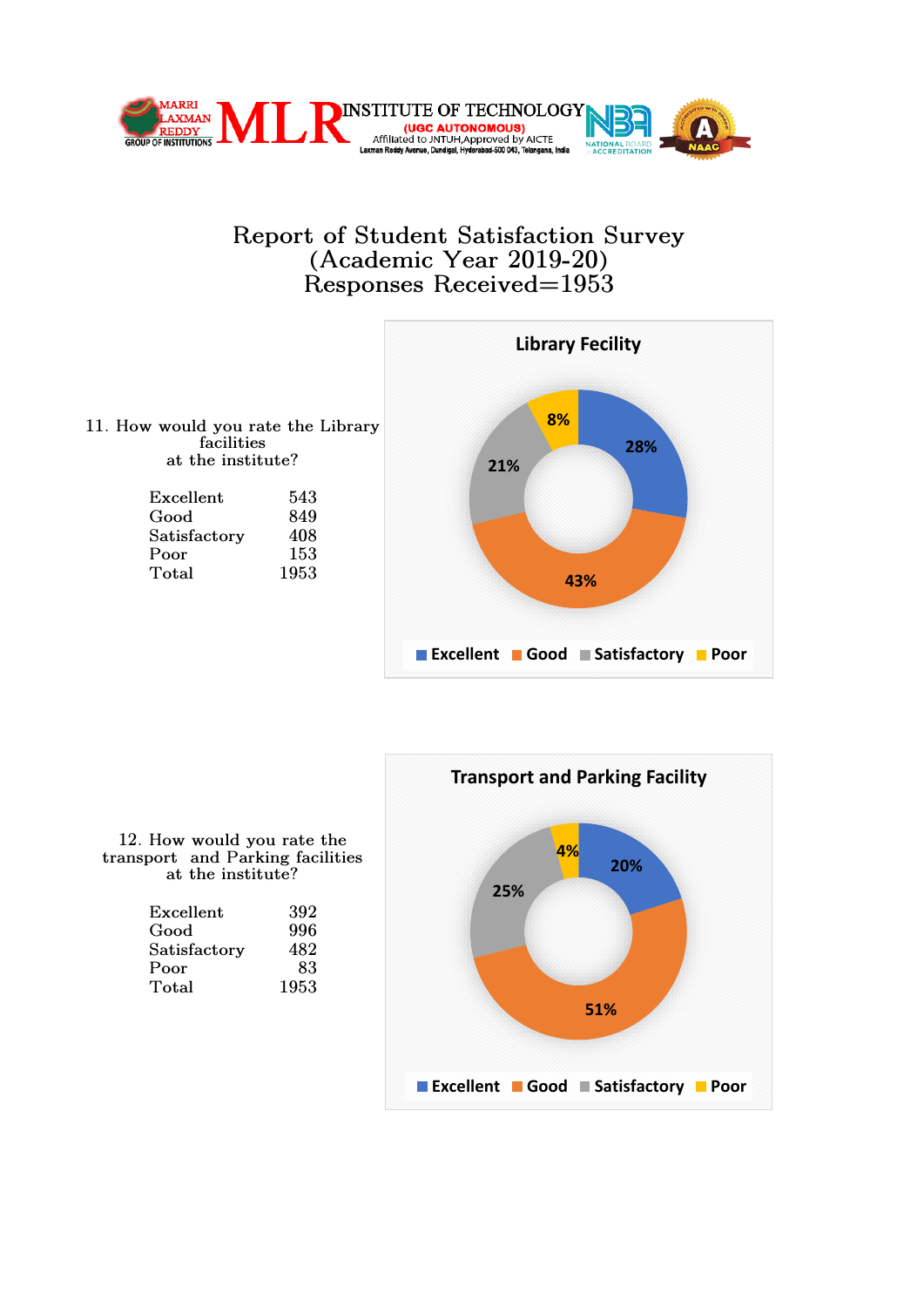



13. How would you rate the Student Hostel facilities at the institute?

| Excellent    | 413  |
|--------------|------|
| Good         | 813  |
| Satisfactory | 565  |
| Poor         | 162  |
| Total        | 1953 |
|              |      |



14. How would you rate the Food services available

| Excellent    | 651  |
|--------------|------|
| Good         | 836  |
| Satisfactory | 363  |
| Poor         | 103  |
| Total        | 1953 |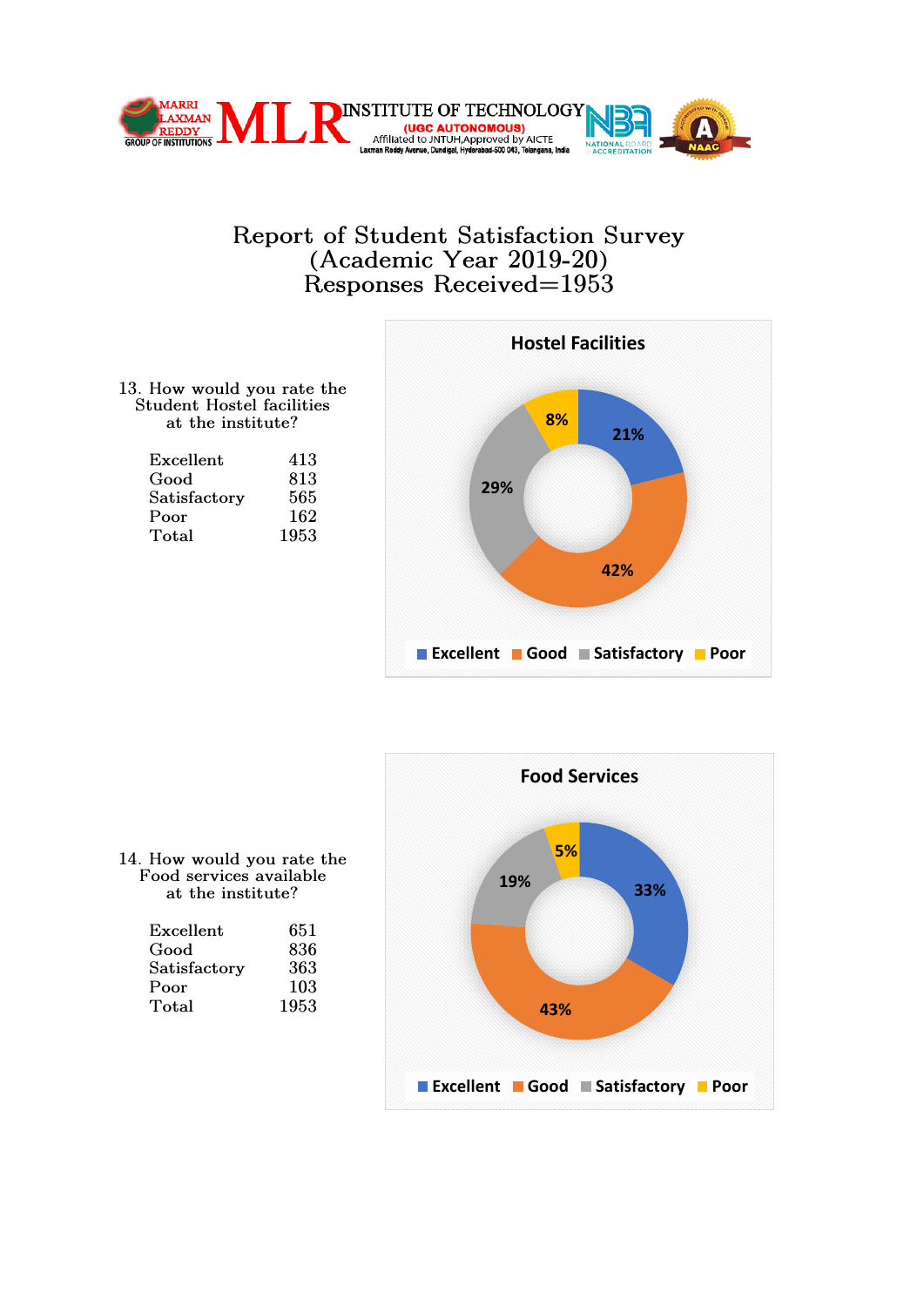





| Excellent    | 510  |
|--------------|------|
| Good         | 927  |
| Satisfactory | 422  |
| Poor         | 94   |
| Total        | 1953 |
|              |      |



16. How would you rate the availability of Software and Journal articles in the institute?

| Excellent    | 396  |
|--------------|------|
| Good         | 891  |
| Satisfactory | 580  |
| Poor         | 86   |
| Total        | 1953 |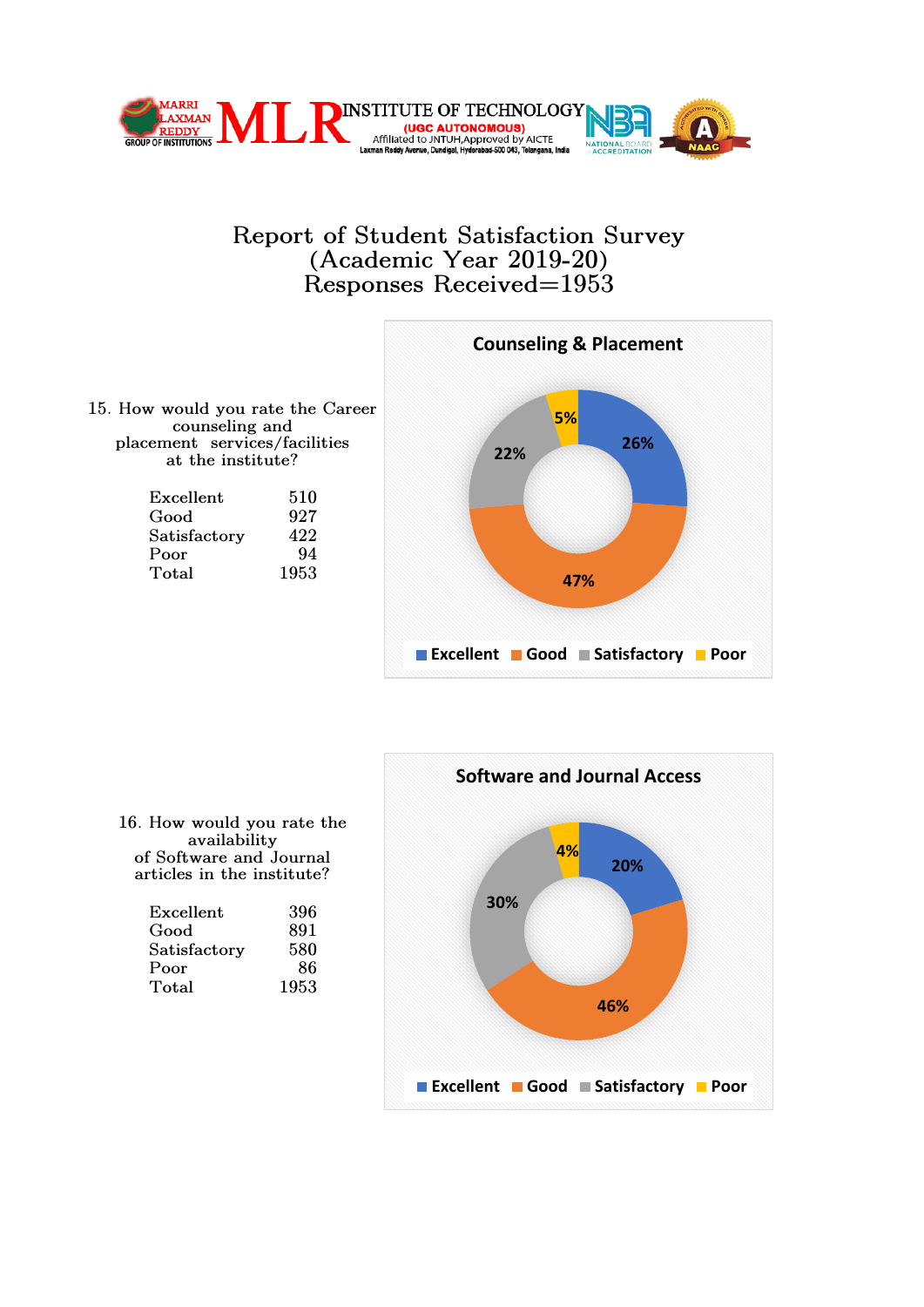



17. How would you rate the Sports and fitness facilities at the institute?

| Excellent    | 679  |
|--------------|------|
| Good         | 881  |
| Satisfactory | 320  |
| Poor         | 73   |
| Total        | 1953 |



18. How satisfied are you with the overall experience studying here?

| Excellent    | 398  |
|--------------|------|
| Good         | 996  |
| Satisfactory | 437  |
| Poor         | 122  |
| Total        | 1953 |
|              |      |